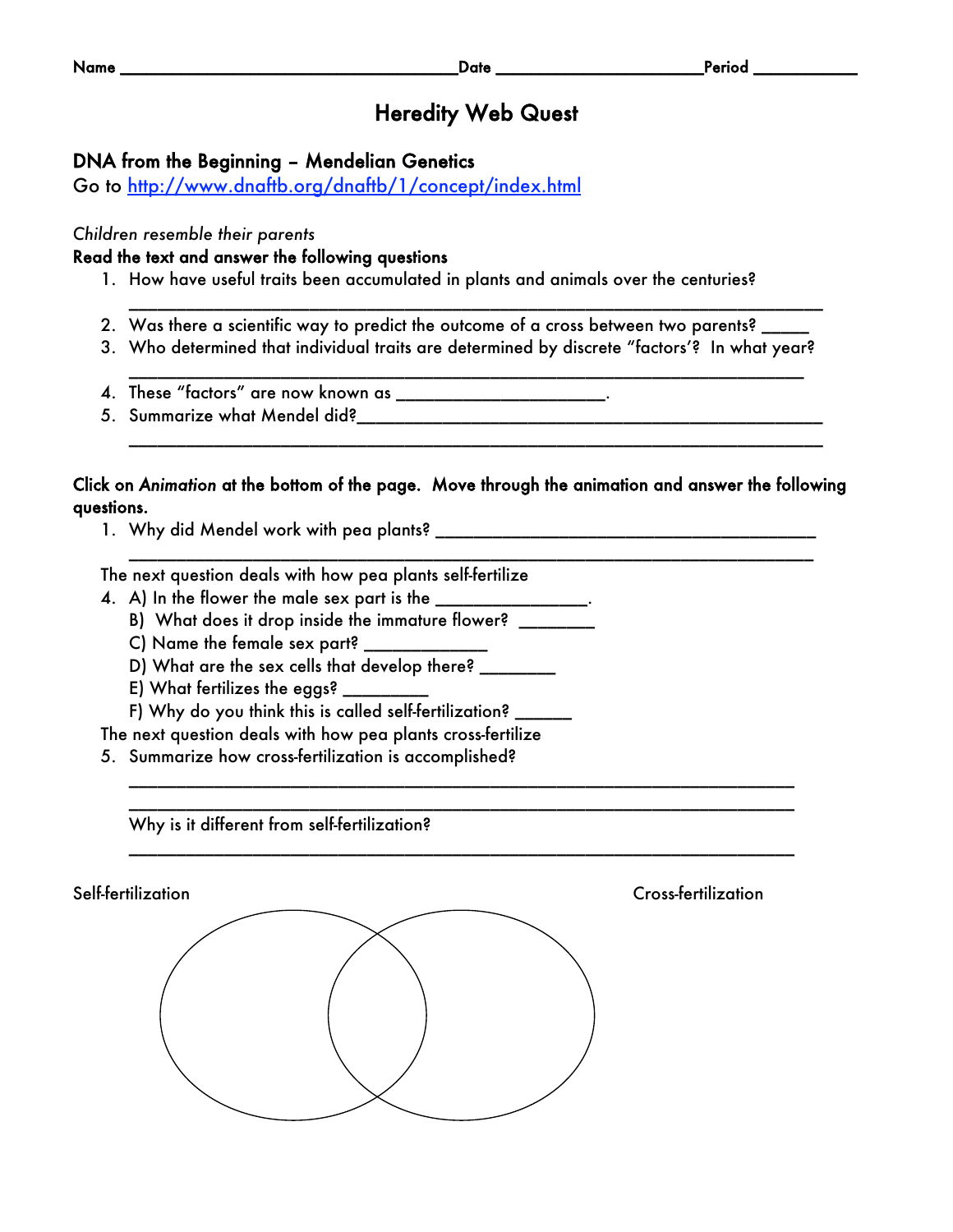| On the right menu bar click on number 2 "Genes come in pairs". Then at the bottom click on                           |
|----------------------------------------------------------------------------------------------------------------------|
| Animation.                                                                                                           |
| Click through the animation and answer the following questions                                                       |
|                                                                                                                      |
| 2. What are the seven pairs of traits Mendel worked with in pea plants?                                              |
|                                                                                                                      |
|                                                                                                                      |
|                                                                                                                      |
|                                                                                                                      |
|                                                                                                                      |
|                                                                                                                      |
|                                                                                                                      |
| On the right menu bar click on number 3 "Genes don't blend". Then at the bottom click on                             |
| Animation.<br>Click through the animation.                                                                           |
| 2. What observations did Mendel make and what problem did he have to solve?                                          |
| On the right menu bar click on number 4 "Genes don't blend". Then at the bottom click on                             |
| Animation.                                                                                                           |
| Click through the entire animation. Answer the following using the type of diagram that is found in<br>the animation |
| 1. Diagram the cross & offspring between pure-bred green with pure-bred yellow.                                      |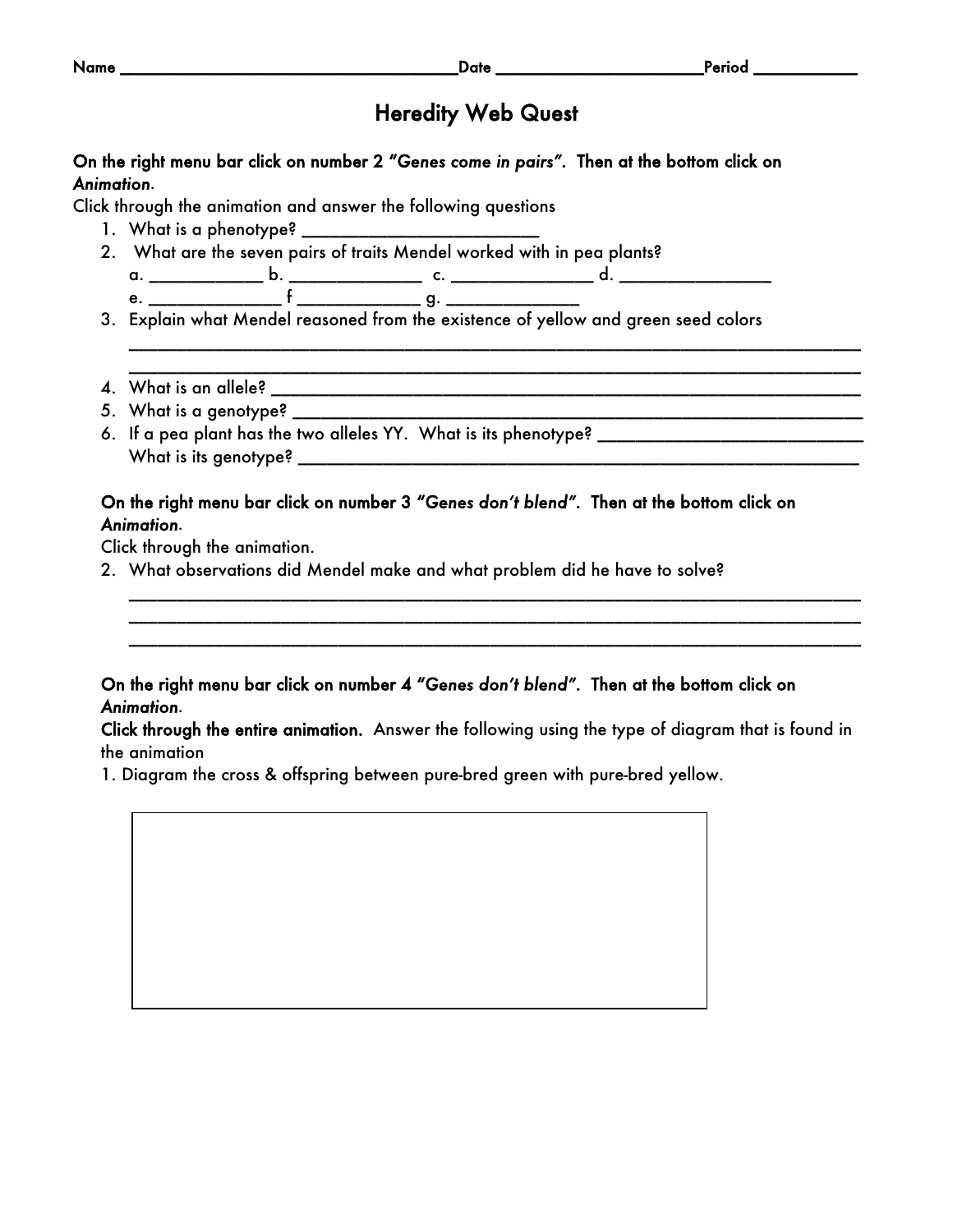# Heredity Web Quest

3. Diagram the cross between two *heterozygous* plants (Yy x Yy)

On the right menu bar click on number 5 "*Gene inheritance follows rules".* Then at the bottom click on *Animation.*

\_\_\_\_\_\_\_\_\_\_\_\_\_\_\_\_\_\_\_\_\_\_\_\_\_\_\_\_\_\_\_\_\_\_\_\_\_\_\_\_\_\_\_\_\_\_\_\_\_\_\_\_\_\_\_\_\_\_\_\_\_\_\_\_\_\_\_\_\_\_\_\_\_\_\_\_\_\_\_\_ \_\_\_\_\_\_\_\_\_\_\_\_\_\_\_\_\_\_\_\_\_\_\_\_\_\_\_\_\_\_\_\_\_\_\_\_\_\_\_\_\_\_\_\_\_\_\_\_\_\_\_\_\_\_\_\_\_\_\_\_\_\_\_\_\_\_\_\_\_\_\_\_\_\_\_\_\_\_\_

Click through the animation.

1. Explain Mendel's law of segregation

2. Draw a Punnett square showing the heterozygous cross of two yellow seeds Yy x Yy.

 $\mathcal{N}$  to the recessive phenotype?  $\mathcal{N}$  and  $\mathcal{N}$  are cessive phenotype?  $\mathcal{N}$ 

Which genotype gives the green phenotype? \_\_\_\_\_\_\_\_\_\_\_\_\_\_\_\_\_Which genotype gives the yellow phenotype? \_\_ Give an example from above that explains the 3 to 1 ratio.

\_\_\_\_\_\_\_\_\_\_\_\_\_\_\_\_\_\_\_\_\_\_\_\_\_\_\_\_\_\_\_\_\_\_\_\_\_\_\_\_\_\_\_\_\_\_\_\_\_\_\_\_\_\_\_